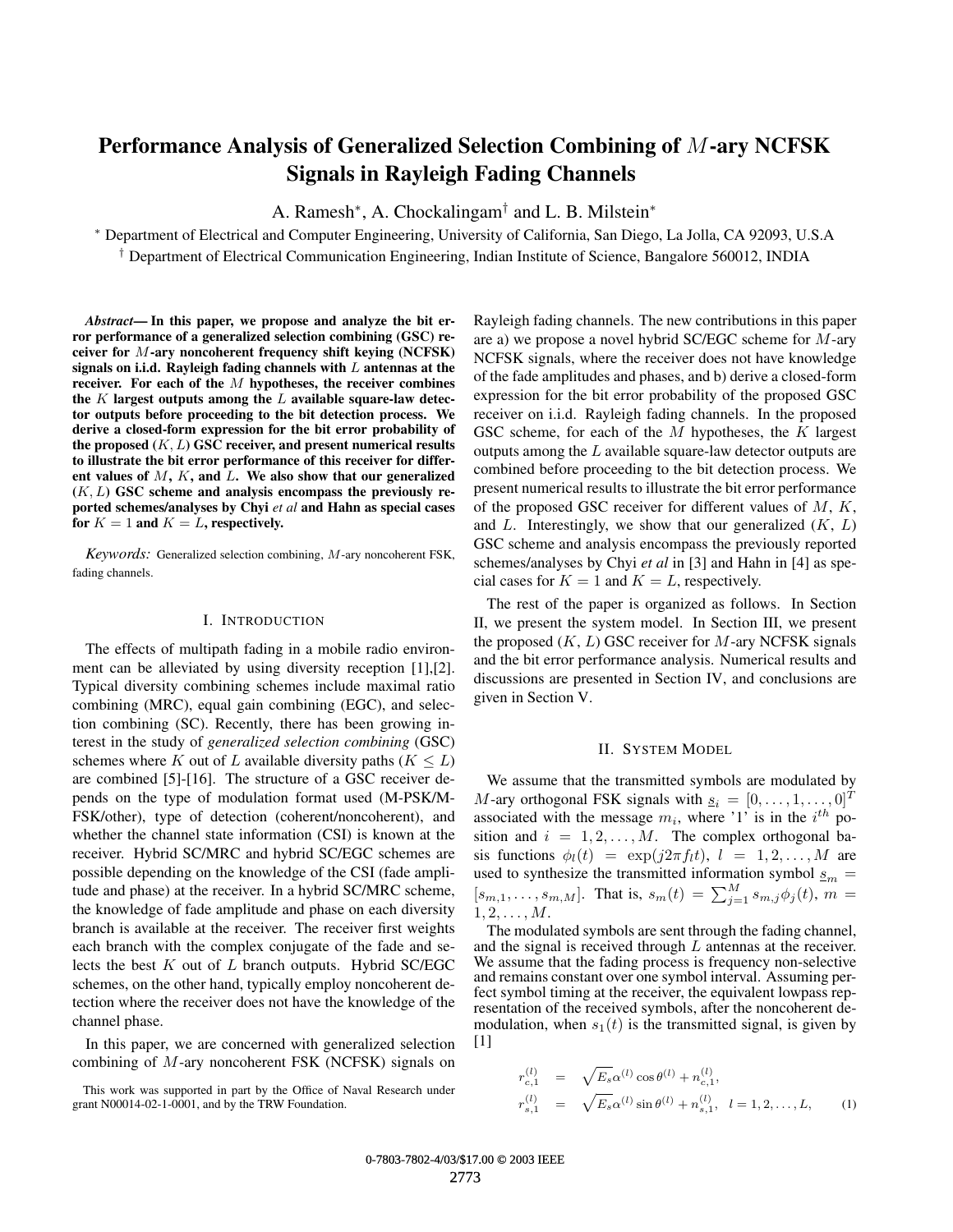and

$$
r_{c,m}^{(l)} = n_{c,m}^{(l)},
$$
  
\n
$$
r_{s,m}^{(l)} = n_{s,m}^{(l)}, l = 1, 2, ..., L \text{ and } m = 2, ..., M.
$$
 (2)

In the above,  $E_s$  is the symbol energy per branch and is related to the total bit energy  $E_b$  as  $E_s = \log_2(M)E_b/L$ , thereby keeping the total SNR per bit,  $E_b/N_0$ , constant. Also,  $\alpha^{(l)}$ and  $\theta^{(l)}$  are the fade amplitude and random phase associated with the  $l^{th}$  antenna path, respectively. We assume that the  $\alpha^{(l)}$ 's are i.i.d. Rayleigh random variables with the density function  $f_{\alpha}(x)=2xe^{-x^2}$ <br>that  $E(\alpha^2)=1$  It is als  $, x \geq 0$ , where we have assumed<br>a assumed that the random phases that  $E(\alpha^2)=1$ . It is also assumed that the random phases  $a^{(l)}$  are uniformly distributed in [0, 0,-]. Note that  $a^{(l)}$  and  $\theta^{(l)}$  are uniformly distributed in  $[0, 2\pi]$ . Note that  $n_{c,m}^{(l)}$  and  $n_{s,m}^{(l)}$  represent real Gaussian random variables each with zero mean and variance  $\sigma^2$ . Here  $\sigma^2 = N_0/2$ , where  $N_0$  is the one-sided power spectral density of the underlying Gaussian process.

## III. ANALYSIS

Let  $X_m^{(l)} = [r_m^{(l)}]^2 + [r_m^{(l)}]^2$  denote the energy at the out-<br>that of the *m*<sup>th</sup> demodulator on the *l*<sup>th</sup> diversity path  $m =$ put of the  $m^{th}$  demodulator on the  $l^{th}$  diversity path,  $m = 1, 2, ..., M, l = 1, 2, ..., L$ . Assuming that  $m = 1$  is the  $1, 2, \ldots, M, l = 1, 2, \ldots, L$ . Assuming that  $m = 1$  is the transmitted symbol, in the absence of knowledge of  $\alpha^{(l)}$  and  $\theta^{(l)}$ , the pdf of  $X_m^{(l)}$ , after normalization by  $N_0$ , is given by [17]

$$
f_{X_1^{(1)}}(x) = \frac{1}{1+\overline{\gamma}} e^{-\frac{x}{1+\overline{\gamma}}}, \ x \ge 0,
$$
  

$$
f_{X_m^{(1)}}(x) = e^{-x}, \ x \ge 0, \ m = 2, ..., M,
$$
 (3)

where  $\overline{\gamma} = E(\alpha^2)E_s/N_0 = E_s/N_0$  is the average SNR per symbol per branch. For each hypothesis  $m, m = 1, 2, \ldots, M$ , we combine the  $K$  largest outputs among the  $L$  available square-law detector outputs (i.e., the  $X_m^{(l)}$ 's) before proceeding to the bit detection process, as shown in Fig. 1. For each hypothesis m, the statistic  $Z_m$  at the output of  $(K, L)$  GSC combiner is given by

$$
Z_m = \sum_{j=1}^{K} X_m^j, \ m = 1, 2, \dots, M,
$$
 (4)

where  $X_m^1, X^2, \ldots, X_m^K$  are the K largest among  $X_m^{(1)}, X_m^{(2)}, \ldots, X_m^{(L)}.$ 

Since the random variables  $X_m^{(l)}$  for  $l = 1, 2, ..., L$ <br>d  $m = 2, ..., M$  are i.i.d., the random variables, and  $m = 2, ..., M$  are i.i.d., the random variables,  $Z_2, Z_3, ..., Z_M$  are also i.i.d. With this, the symbol error probability (SEP),  $P_s^{(K,L)GSC}$ , is given by

$$
P_s^{(K,L)GSC} = \text{Prob}(Z_1 < \max(Z_2, \dots, Z_M))
$$
\n
$$
= 1 - \text{Prob}(\max(Z_2, \dots, Z_M) < Z_1),
$$
\n
$$
= E_{Z_1} \left[ 1 - \prod_{m=2}^M \text{Prob}(Z_m < Z_1) \right]
$$
\n
$$
= 1 - \int_{z=0}^\infty \left[ F_{Z_2}(z) \right]^{M-1} f_{Z_1}(z) dz, \tag{5}
$$



Fig. 1. Proposed  $(K, L)$ GSC receiver for M-ary NCFSK signals.

where  $F_{Z_2}(z)$  is the cdf of the random variable  $Z_2$  and  $f_{Z_1}(z)$ is the pdf of the random variable  $Z_1$ . The bit error probability  $P_b^{(K,L)GSC}$  is then given by [1]

$$
P_b^{(K,L)GSC} = \frac{M}{2(M-1)} P_s^{(K,L)GSC}.
$$
 (6)

In order to obtain  $F_{Z_2}(\cdot)$  and  $f_{Z_1}(\cdot)$  we make use of the following result [14].

*Let* U1, U2,...,U<sup>L</sup> *be i.i.d. exponential random variables with mean*  $\mu_U$ *. Let*  $U_{j:L}$ *,*  $j = 1, 2, \ldots, L$  *be the order statistics* of  $U_1, U_2, \ldots, U_L$  such that  $U_{1:L} > U_{2:L} > \cdots > U_{L,L}$ *of*  $U_1, U_2, \ldots, U_L$  *such that*  $U_{1:L} \geq U_{2:L} \geq \cdots \geq U_{L:L}$ . *Then the cdf*  $F_V(x)$  *and the pdf*  $f_V(x)$  *of the random variable*<br> $V = \sum_{k=0}^{K} H_V(x)$  *are given by*  $V = \sum_{k=1}^{K} U_{k:L}$  are given by

$$
F_V(x) = \binom{L}{K} \left[ 1 - e^{-\frac{x}{\mu_U}} \sum_{l=0}^{K-1} \frac{\left(\frac{x}{\mu_U}\right)^l}{l!} + \sum_{l=1}^{L-K} (-1)^{K+l-1} \binom{L-K}{l} \left(\frac{K}{l}\right)^{K-1} \right]
$$

$$
\cdot \left( \frac{1 - e^{-\left(1 + \frac{L}{K}\right)\frac{x}{\mu_U}}}{1 + \frac{L}{K}} - \sum_{m=0}^{K-2} \left(\frac{-l}{K}\right)^m \left( 1 - e^{-\frac{x}{\mu_U}} \sum_{k=0}^m \frac{\left(\frac{x}{\mu_U}\right)^k}{k!} \right) \right), \quad (7)
$$

and

$$
f_V(x) = {L \choose K} \left[ \frac{x^{K-1} e^{-\frac{x}{\mu_U}}}{\mu_U^K (K-1)!} + \frac{1}{\mu_U} \sum_{l=1}^{L-K} (-1)^{K+l-1} {L-K \choose l} \left( \frac{K}{l} \right)^{K-1} \right]
$$

$$
e^{-\frac{x}{\mu_U}} \cdot \left( e^{-\frac{lx}{K\mu_U}} - \sum_{m=0}^{K-2} \frac{1}{m!} \left( \frac{-lx}{K\mu_U} \right)^m \right),
$$
(8)

respectively. Now, a) substituting  $\mu_U = 1$  in Eqn. (7) and using the resulting  $F_V(x)$  in place of  $F_{Z_2}(z)$  in Eqn. (5), b) substituting  $\mu_U = 1 + \overline{\gamma}$  in Eqn. (8) and using the resulting  $f_V(x)$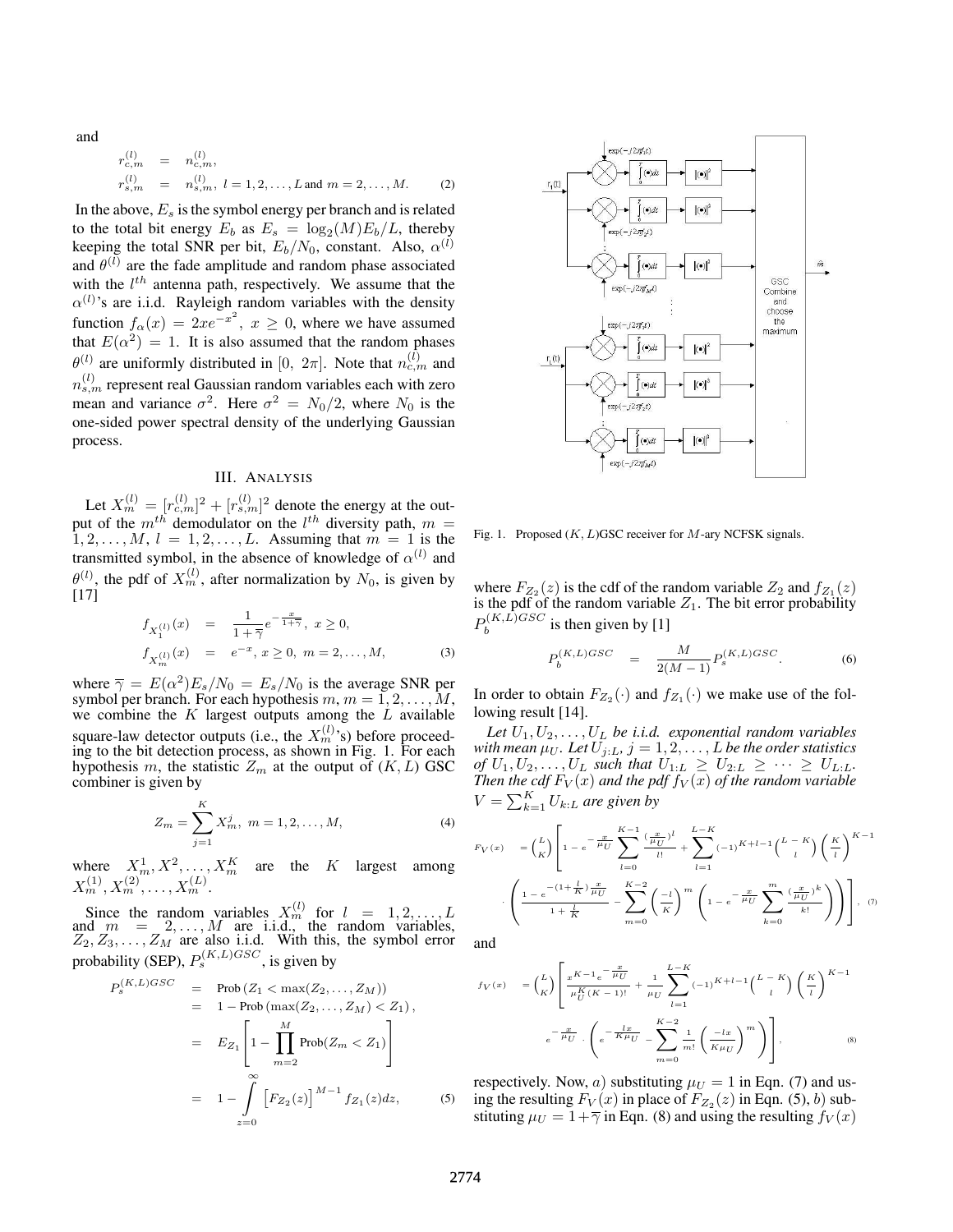in place of  $f_{Z_1}(z)$  in Eqn. (5), and c) performing the integration, we obtain the following expression<sup>1</sup> for  $P_s^{(K,L)GSC}$ :

$$
\label{eq:3.10} \begin{array}{ll} P_{s}^{(K,L)GSC} &\displaystyle =1-\binom{L}{K}^{M}\sum_{i=0}^{M-1}\sum_{\underline{l}^{i}=\underline{1}^{i}}^{\underline{K}-\underline{2}^{i}}\sum_{\underline{m}^{i}=\underline{0}^{i}}^{\underline{m}^{i}}\sum_{n=0}^{M-1-i}\sum_{s=0}^{n} \\ &\displaystyle \sum_{\underline{r}^{s}=\underline{0}^{s}}^{\underline{K}-\underline{1}^{s}}\sum_{\underline{q}^{n-s}=\underline{1}^{n-s}}^{\underline{L}-\underline{K}^{n-s}}\frac{(-1)^{n}\binom{M-1}{i}\binom{M-1-i}{n}\binom{n}{s}\mathcal{T}_{1}^{M-1-i-n}}{\mu_{2}^{k_{1}+\cdots+k_{i}+r_{1}+\cdots+r_{s}}} \\ &\left[\prod_{p=1}^{i}\frac{b(l_{p})(-l_{p}/K)^{m_{p}}}{k_{p}!}\right]\frac{1}{\prod_{j=1}^{s}r_{j}!}\left[\prod_{j=1}^{n-s}\frac{b(q_{j})}{1+\frac{q_{j}}{K}}\right]\cdot(\mathcal{R}_{1}+\mathcal{R}_{2}-\mathcal{R}_{3}),\ 0 \end{array}
$$

where

$$
\mathcal{R}_1 = \frac{1}{\mu_1^K (K-1)!} \frac{\Gamma(b+K)}{\left(\frac{1}{\mu_1} + a\right)^{b+K}},\tag{10}
$$

$$
\mathcal{R}_2 = \frac{1}{\mu_1} \sum_{l=1}^{L-K} b(l) \frac{\Gamma(b+1)}{\left(a + \frac{1}{\mu_1} + \frac{l}{K\mu_1}\right)^{b+1}},\tag{11}
$$

and

$$
\mathcal{R}_3 = \frac{1}{\mu_1} \sum_{l=1}^{L-K} \sum_{m=0}^{K-2} \frac{b(l)}{m!} \left(\frac{-l}{K\mu_1}\right)^m \frac{\Gamma(m+b+1)}{\left(a+\frac{1}{\mu_1}\right)^{m+b+1}}.
$$
 (12)

The other terms in Eqns.  $(9)$ , $(10)$ , $(11)$ , $(12)$  are defined as follows:

$$
\mu_1 = 1 + \overline{\gamma}
$$
\n
$$
\mu_2 = 1
$$
\n
$$
a = \frac{i + n + q_1 + \dots + q_{n-s}}{\mu_2}
$$
\n
$$
b = k_1 + \dots + k_i + r_1 + \dots + r_s
$$
\n
$$
b(l) = (-1)^{K+l-1} {L-K \choose l} \left(\frac{K}{l}\right)^{K-1}
$$
\n
$$
\mathcal{T}_1 = 1 + \sum_{l=1}^{L-K} \frac{b(l)}{1 + \frac{l}{K}} - \sum_{l=1}^{L-K} \sum_{m=0}^{K-2} b(l) \left(\frac{-l}{K}\right)^m. \quad (13)
$$

The summation  $\sum_{\psi}^{\epsilon^N}$ <sub> $\psi_{N=\xi^N}$ </sub>, used in Eqn. (9), is defined as

$$
\sum_{\underline{\psi}^N=\underline{\xi}^N}^{\underline{\epsilon}^N} = \sum_{\psi_1=\xi_1}^{\epsilon_1} \sum_{\psi_2=\xi_2}^{\epsilon_2} \cdots \sum_{\psi_N=\xi_N}^{\epsilon_N} . \tag{14}
$$

Finally,  $\underline{C}^N$  is a constant vector of dimension N with each element being C.

We note that, when  $K = 1$ , the proposed GSC scheme<br>cooses the maximum of  $Z_1, Z_2, \ldots, Z_M$  where  $Z_m =$ chooses the maximum of  $Z_1, Z_2, \ldots, Z_M$  where  $Z_m =$ <br>mov $(Y^{(1)} \ Y^{(2)} \ Y^{(L)})$  which is some as the scheme  $\max(X_m^{(1)}, X_m^{(2)}, \ldots, X_m^{(L)})$ , which is same as the scheme proposed by Chyi *el al* in [3]. By substituting  $K = 1$  in Eqn. (9), we obtain the corresponding SEP as

$$
P_s^{(1,L)GSC} = 1 - \sum_{n=0}^{L(M-1)} \sum_{l=0}^{L-1} (-1)^{l+n} {L(M-1) \choose n} {L-1 \choose l}
$$

$$
\times \frac{L}{1 + l + n + n\overline{\gamma}}.
$$
(15)

The above expression can be further simplified and is shown  $[19]$  to reduce to exactly the Eqn. $(11)$  in  $[3]$ .

On the other hand, when  $K = L$ , the proposed GSC scheme, for each hypothesis  $m, m = 1, 2, \ldots, \tilde{M}$ , combines the energies across all the  $L$  antenna paths before the bit detection process. Since we do not assume knowledge of random fade amplitudes and phases on each antenna path, this special case turns out to be the optimum square-law combiner with Lantenna diversity in [4]. By substituting  $K = L$  in Eqn. (9), we obtain the corresponding SEP as

$$
P_s^{(L,L)GSC} = 1 - \sum_{n=0}^{M-1} \sum_{\underline{l}^n = \underline{0}^n}^{L-1^n} (-1)^n {M-1 \choose n} \frac{\Gamma(l_1 + \dots + l_n + L)}{(L-1)! \prod_{p=1}^n l_p!} \times \frac{(1+\overline{\gamma})^{l_1 + \dots + l_n}}{(n+1+n\overline{\gamma})^{l_1 + \dots + l_n + L}}.
$$
 (16)

Here again, the above expression can be further simplified and is shown [19] to reduce to Eqn.(23) in [4]. Thus, our generalized  $(K, L)$ GSC scheme and analysis encompass the previously reported schemes by Chyi *et al* in [3] and Hahn in [4] as special cases for  $K = 1$  and  $K = L$ , respectively.

#### IV. RESULTS AND DISCUSSION

In this section, we present numerical results illustrating the bit error performance of the proposed  $(K, L)$  GSC receiver for different values of modulation alphabet size  $(M)$ , number of receive antennas  $(L)$ , and number of square-law detector outputs combined  $(K)$ . Fig. 2 shows the bit error performance of the GSC receiver for 8-ary NCFSK with  $L = 5$ . The number of paths combined,  $K$ , is varied from 1 to 5. As expected, the performance improves as the number of paths combined is increased. It is noted that the  $K = 1$ ,  $L = 5$  curve corresponds to the performance of Chyi's maximum output selection combining scheme. It is observed that by increasing  $K$  from 1 to 2 (i.e., combining one more path compared to Chyi's SC scheme) the performance improves by about 1 dB at a BER of  $10^{-5}$ . The  $K = L = 5$  curve corresponds to the optimum square-law combining scheme performance, which represents the best possible performance for  $M = 8$ and  $L = 5$ . It is observed that close to optimum square-law combiner ( $K = L = 5$ ) performance can be achieved just by combining  $K = 3$  out of  $L = 5$  available paths (due to diminishing returns at increased values of  $K$ ). This can result in reduced receiver complexity without incurring much loss compared to the optimum performance.

<sup>&</sup>lt;sup>1</sup>The derivation of this expression is given in the Appendix.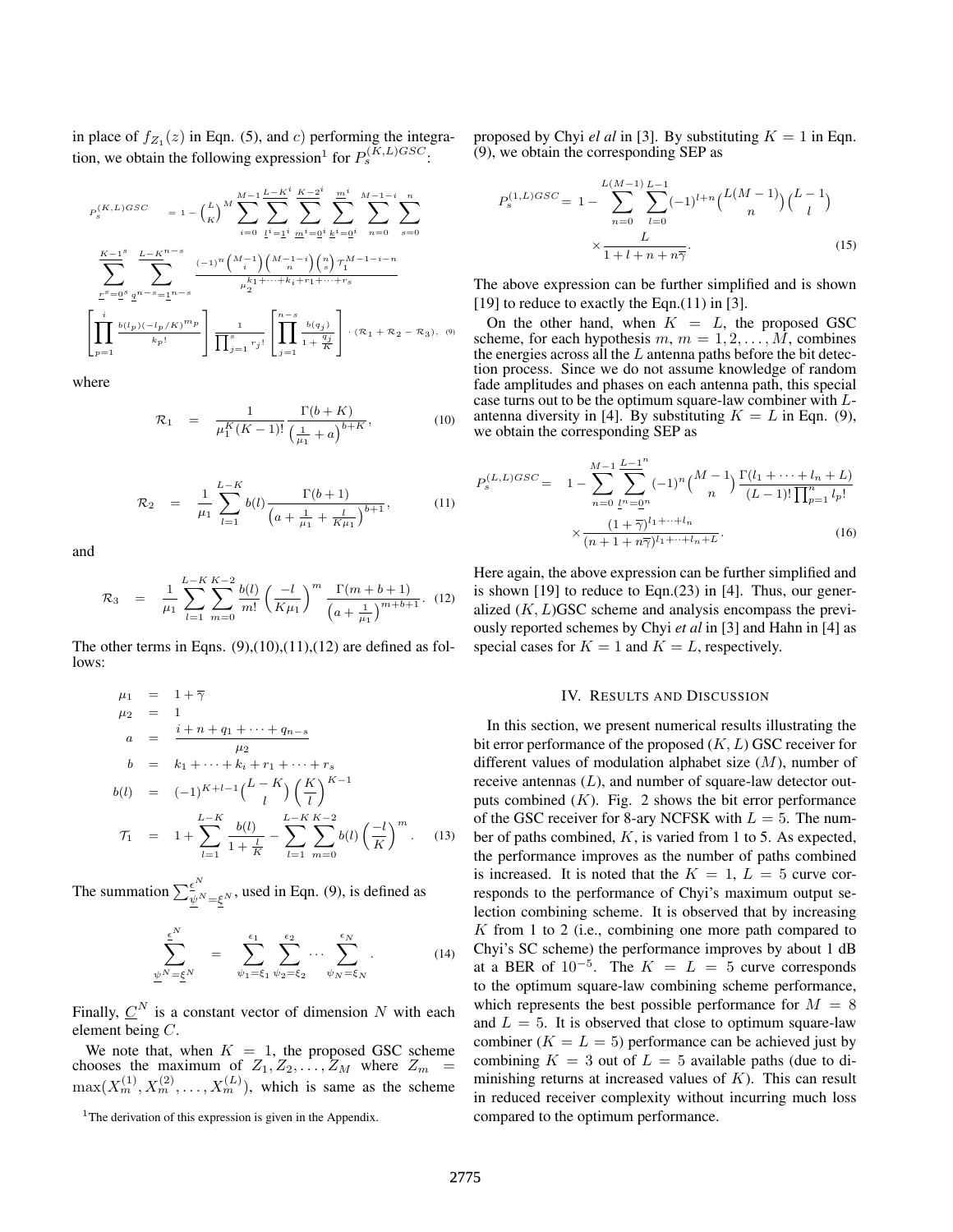

Fig. 2. Bit error performance of the GSC receiver for 8-ary NCFSK ( $M = 8$ ) for different values of  $K$  (= 1, 2, 3, 4, 5) with  $L = 5$ .



Fig. 3. Bit error performance of the GSC receiver for M-ary NCFSK for different values of  $M$  (= 2, 4, 8) with  $L = 3$  and  $K = 1, 2, 3$ .

Fig. 3 gives the comparative performance of binary, 4-ary and 8-ary NCFSK schemes with  $L = 3$  path diversity and  $(K, 3)$  GSC reception,  $K = 1, 2$  and 3. From Figure 3, it is observed that, for given  $K$  and  $L$ , bit error performance can be improved by increasing the modulation alphabet size, M. Fig. 4 also shows the performance of  $M$ -ary NCFSK schemes for various values of  $M = 2, 4, 8, 16, 32, 64$ ) using a  $(3, 7)$ GSC receiver. From Fig. 4, it is observed that, by combining less than half the total number of available paths, significantly good error performance can be obtained by increasing the modulation alphabet size.

Fig. 5 illustrates the bit error performance as a function of the number of paths combined  $(K)$ , for a given number of



Fig. 4. Bit error performance of the GSC receiver for M-ary NCFSK with  $K = 3, L = 7$ , and  $M = 2, 4, 8, 16, 32, 64, 128$ .

available paths  $(L = 10)$  at a given operating SNR per bit  $(E_b/N_0 = 10$  dB), for various values of modulation alphabet size ( $M = 2, 4, 8, 16, 32, 64, 128$ ). Fig. 5 illustrates the number of paths combined  $(K)$  beyond which the performance saturates (i.e., the value of  $K$  beyond which diminishing returns sets in). For example, when the modulation alphabet size M is small, the saturation occurs at lower values of  $K$ , and larger  $K$  becomes beneficial when  $M$  is made larger.

## V. CONCLUSIONS

We proposed and analyzed the bit error performance of a GSC receiver for M-ary NCFSK signals on i.i.d. Rayleigh fading channels with  $L$  antennas at the receiver. For each of the  $M$  hypotheses, the receiver combines the  $K$  largest outputs among the L available square-law detector outputs before proceeding to the bit detection process. We derived a closedform expression for the bit error probability of the proposed  $(K, L)$  GSC receiver, and presented numerical results illustrating the bit error performance of this receiver for different values of  $M$ ,  $K$ , and  $L$ . Interestingly, we could show that our generalized  $(K, L)$  GSC scheme and analysis encompass the previously reported schemes/analyses by Chyi *et al* and Hahn as special cases for  $K = 1$  and  $K = L$ , respectively.

### APPENDIX

## VI. DERIVATION OF EQN. (9)

In this Appendix, we present the derivation of Eqn. (9). We first arrive at a simplified expression for  $[F_{Z_2}(z)]^{M-1}$  as follows. Define follows. Define

$$
C_2(m, z) = e^{-\frac{z}{\mu_2}} \sum_{l=0}^{m} \frac{\left(\frac{z}{\mu_2}\right)^l}{l!}, \qquad (17)
$$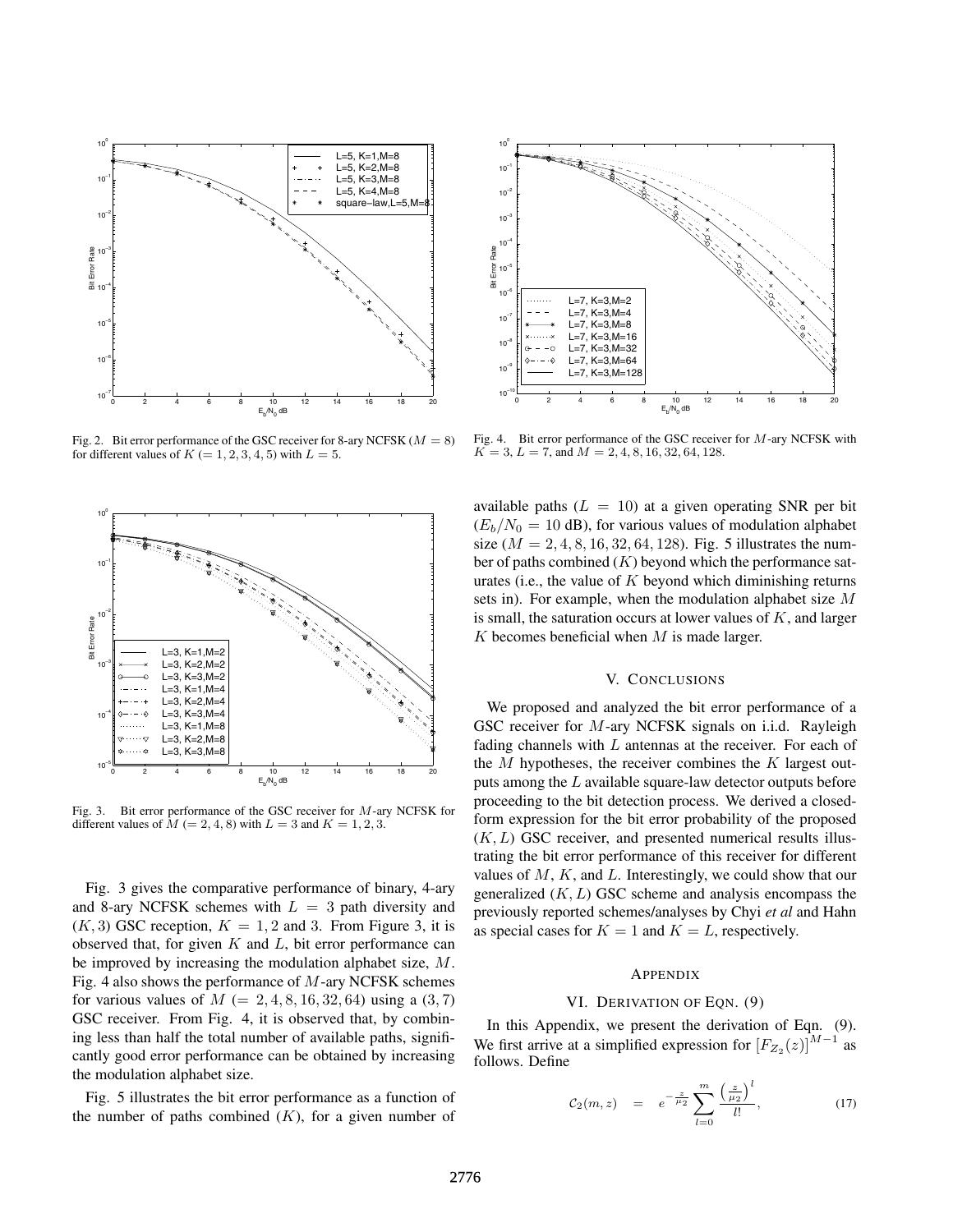

Fig. 5. Bit error performance of the GSC receiver for  $M$ -ary NCFSK as a function of K for  $L = 10$ ,  $E_b/N_0 = 10$  dB, and for various values of M  $(= 2, 4, 8, 16, 32, 64, 128).$ 

$$
\mathcal{V}_2(z) = e^{-\frac{z}{\mu_2}} \sum_{l=0}^{K-1} \frac{\left(\frac{z}{\mu_2}\right)^l}{l!},\tag{18}
$$

and

$$
\mathcal{W}_2(z) = \sum_{l=1}^{L-K} \frac{b(l)}{1 + \frac{l}{K}} e^{-(1 + \frac{l}{K})\frac{z}{\mu_2}}, \tag{19}
$$

where  $b(l)$  is defined as in Eqn. (13). With the above definitions,  $F_{Z_2}(z)$  can be written as

$$
F_{Z_2}(z) = {L \choose K} \left[ \mathcal{H}_2(z) + \sum_{l=1}^{L-K} \sum_{m=0}^{K-2} b(l) (-\frac{l}{K})^m c_2(m, z) \right],
$$
 (20)

where

$$
H_2(z) = \mathcal{T}_1 - \mathcal{V}_2(z) - \mathcal{W}_2(z). \tag{21}
$$

Upon expanding  $[F_{Z_2}(z)]^{M-1}$ , we obtain

$$
\left[F_{Z_2}(z)\right]^{M-1} = \left(\frac{L}{K}\right)^{M-1} \sum_{i=0}^{M-1} {M-1 \choose i} [\mathcal{H}_2(z)]^{M-1-i} \sum_{\underline{l}^i = \underline{l}^i}^{L-K^i} \sum_{\underline{m}^i = \underline{0}^i}^{K-2^i}
$$

$$
\left\{\prod_{p=1}^i b(l_p) \left(-\frac{l_p}{K}\right)^{m_p} c_2(m_p, z)\right\}.
$$
 (22)

In the above,  $l_p$  and  $m_p$  are integers which are implicitly defined as follows. For a given  $i, l$  and  $m$  are both vectors each of dimension i, i.e.,  $l = (\bar{l}_1, l_2, ..., l_i)$  and  $m = (m_1, m_2, ..., m_i)$ . After the two summations in Eqn.  $(22)$ , the product index p runs from 1 to  $i$ , as the number of product terms is the same as the dimension of l (or m). Upon expanding  $\prod_{p=1}^{i} C_2(m_p, z)$ ,

Eqn. (22) can be simplified as

$$
[F_{Z_2}(z)]^{M-1} = {L \choose K}^{M-1} \sum_{i=0}^{M-1} {M-1 \choose i} \underbrace{\sum_{l^i=1}^{L-K^i}}_{l^i=1} \underbrace{\sum_{m^i=0}^{K-2^i}}_{m^i=0} \underbrace{\sum_{k^i=0}^{m^i}}_{l^i=1} \frac{1}{\prod_{p=1}^i k_p! \mu_2^{k_p}}
$$

$$
\left\{ \prod_{p=1}^i b(l_p) \left( -\frac{l_p}{K} \right)^{m_p} \right\} e^{-\frac{iz}{\mu_2} z^{k_1 + \dots + k_i} [\mathcal{H}_2(z)]^{M-1-i} (23)}
$$

Expanding  $[\mathcal{H}_2(z)]^{M-1-i}$  using Eqns. (13), (18) and (19), we obtain

$$
[\mathcal{H}_2(z)]^{M-1-i} = \sum_{n=0}^{M-1-i} (-1)^n \binom{M-1-i}{n} \mathcal{T}_1^{M-1-i-n} [\mathcal{V}_2(z) + \mathcal{W}_2(z)]^n
$$
  

$$
= \sum_{n=0}^{M-1-i} \sum_{s=0}^n (-1)^n \binom{M-1-i}{n} \binom{n}{s} \mathcal{T}_1^{M-1-i-n} [\mathcal{V}_2(z)]^s [\mathcal{W}_2(z)]^{n-s}.
$$
 (24)

From Eqn. (18),  $[\mathcal{V}_2(z)]^s$  can be written as

$$
[\mathcal{V}_2(z)]^s = e^{-\frac{s z}{\mu_2}} \sum_{r^s = 0^s}^{K-1^s} \prod_{j=1}^s \frac{z^{r_j}}{\mu_2^{r_j} r_j!}.
$$
 (25)

From Eqn. (19),  $[\mathcal{W}_2(z)]^{n-s}$  can be written as

$$
[W_2(z)]^{n-s} = \sum_{\underline{q}^{n-s} = \underline{1}^{n-s}}^{L-K^{n-s}} \left\{ \prod_{j=1}^{n-s} \frac{b(q_j)}{(1 + \frac{q_j}{K})} \right\} e^{-\frac{z(n-s+q_1 + \dots + q_{n-s})}{\mu_2}} \tag{26}
$$

Substituting Eqns. (25), (26) in Eqn. (24), we obtain  $\left[\mathcal{H}_2(z)\right]^{M-1-i}$ , and the final expression for  $\left[\mathcal{H}_2(z)\right]^{M-1-i}$  is given by given by

$$
[\mathcal{H}_2(z)]^{M-1-i} = \sum_{n=0}^{M-1-i} \sum_{s=0}^n \sum_{\substack{r^s=0^s \\ n \equiv 0}}^n \sum_{\substack{n-s=1 \ n-s}}^{\frac{L-K^{n-s}}{2}} \sum_{\substack{m-s=1 \ n-s}}^{\frac{L-K^{n-s}}{2}} \sum_{\substack{n \equiv 1 \ n \equiv 0}}^n \sum_{\substack{n=0 \ n \equiv 1 \ n \equiv 1}}^n \frac{(-1)^n \binom{M-1-i}{n} \binom{n}{s} \binom{M-1-i-n}{n}}{\binom{m-s}{j} \binom{m-s}{j}}}{\prod_{j=1}^n \frac{b(q_j)}{(1+\frac{q_j}{K})}} \sum_{\substack{e = \frac{z(n+q_1+\cdots+q_{n-s})}{\mu_2} z^{r_1+\cdots+r_s} \ (27)}
$$

Substituting Eqn. (24) in Eqn. (23), we obtain  $[F_{Z_2}(z)]^{M-1}$ .<br>The final expression for  $[F_{Z_2}(z)]^{M-1}$  is then given by The final expression for  $[F_{Z_2}(z)]^{M-1}$  is then given by

$$
[F_{Z_2}(z)]^{M-1} = {L \choose K}^{M-1} \sum_{i=0}^{M-1} {M-1 \choose i} \sum_{\underline{i}^i = \underline{1}^i}^{L - K^i} \sum_{\underline{m}^i = \underline{0}^i}^{K - 2^i} \sum_{\underline{k}^i = \underline{0}^i}^{m^i}
$$

$$
\frac{1}{\prod_{p=1}^i k_p! \mu_2^{k_p}} \sum_{n=0}^{M-1-i} \sum_{s=0}^n \sum_{\underline{r}^s = \underline{0}^s}^{K - 1^s} \sum_{\underline{m}^s = \underline{1}^n - s}^{L - K^{n-s}} (-1)^n {M - 1 - i \choose n} {n \choose s}
$$

$$
\frac{\tau_1^{M-1-i-n}}{\mu_2^{r_1 + \dots + r_s} \prod_{j=1}^s r_j!} \left\{ \prod_{j=1}^{n-s} \frac{b(q_j)}{(1 + \frac{q_j}{K})} \right\} \left\{ \prod_{p=1}^i b(l_p) \left( -\frac{l_p}{K} \right)^{m_p} \right\}
$$

$$
e^{-\frac{z(i+n+q_1 + \dots + q_{n-s})}{\mu_2} z^{k_1 + \dots + k_i + r_1 + \dots + r_s}.
$$
(28)